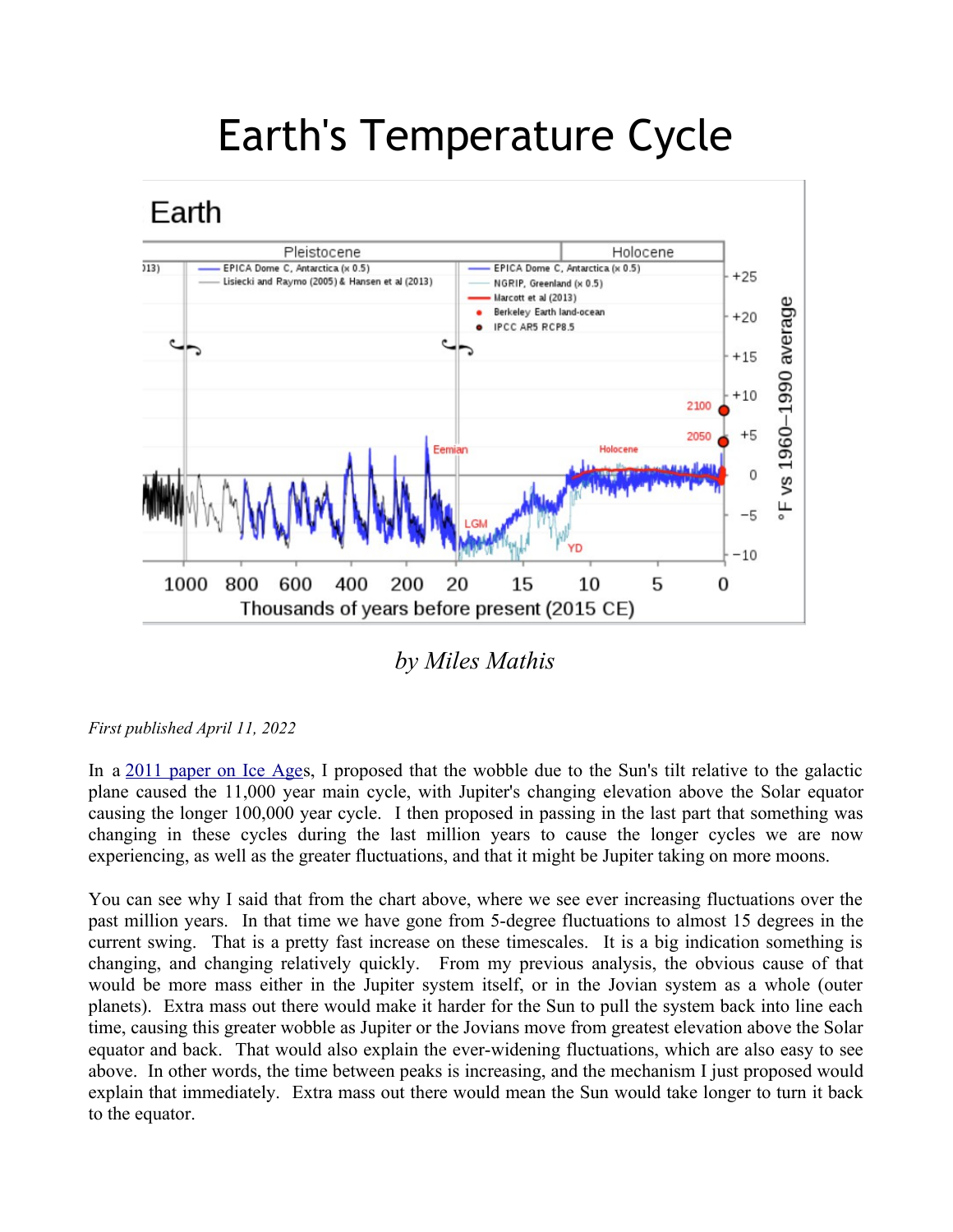Which just leaves us the temperature swings. You can see immediately why the fluctuations would be longer between peaks, but why would the temperatures swing so much more? Jupiter isn't fusing and we aren't getting heat from that direction, are we? So if Jupiter is at a greater angle to the Solar equator, how could that effect temperatures on Earth?

Actually, we *are* getting energy/heat from Jupiter and the Jovians, and I have proved that in the meantime. We didn't really know that in 2011 when I wrote this, or it hadn't become as clear. But my work in the past decade on Solar Cycles has proved it at last. Even now [my Solar Cycle theory](http://milesmathis.com/cycle.pdf) is being proved by the current cycle and [my predictions about it.](http://milesmathis.com/goody.pdf) But I had already done the math on this charge recycling between the Jovians and the Sun in my 2009 papers on [Bode's Law](http://milesmathis.com/bode.html) and [Axial Tilt.](http://milesmathis.com/tilt.html) There I showed that charge lines were moving between all celestial bodies, and very heavy ones were moving back and forth from the Jovians, explaining Bode's Law among many other things. In the same way, it is positions of the Jovians relative to the Sun and Core that are causing the Solar Cycles.

In running the unified-field multi-body equations that proved that, I showed that all planets are receiving charge from both inside and outside: from the Sun and interior planets, but also from outer planets. So the Earth *is* receiving "heat" from the Jovians, and especially Jupiter. The difference is, due to its radiation profile and distance from us, the energy we receive from the Sun comes to us in two ways: directly, as sunlight falling on the surface, and indirectly, as charge pulled in at the poles and cycled through the Earth, being re-emitted *up* through the mantle and crust. But with charge coming back to us from the Jovians, the bulk of it is pulled in at the poles. Very little reaches us directly as what we call light or heat. So, in order to measure it, we would have to measure it from one of the poles as incoming charge/EM—which of course we have never done.

As you see, by this pretty simple mechanism, we would *expect* a greater elevation of Jupiter off the Solar equator to cause a lower temperature here, and a greater temperature when Jupiter was crossing that equatorial plane. And a greater mass in the Jupiter or Jovian system would cause greater temperature swings. Since all mass recycles charge, the more mass that is out there the more charge it will send back to the Sun.

Our next problem is pinpointing the mass increase out there. Are any of the large Jovian moons admitted to be newish? Not that I know of, but that doesn't matter. We can look for a large Moon with a relatively large eccentricity. Using my new charge theory, I have shown that larger eccentricity indicates a more recent capture, since charge will cause an orbit to settle over time. So, as it turns out, our old friend Titan is actually a candidate, since he has a pretty large eccentricity for such a large moon around such a large planet. His eccentricity of .023 is about 18 times that of Ganymede and 1400 times that of Triton. So that is a fascinating possibility. Another possibility is that Jupiter has captured a large enough number of small moons and other debris in the past 1-2 million years that if we added them all together it would give us the desired effect. And yet another fascinating possibility is that Jupiter himself has grown in the past 2 million years. He may be a proto-star in a stage where he would naturally gain mass relatively quickly, on his own time scale. We know that he recycles a truly stupendous amount of charge per second, and feeds off that charge to maintain his heat, orbit, and spin. But it is possible that charge doesn't pass straight through, rather being spun up in the core into electrons or even baryons, adding to Jupiter's mass in that way. In fact, now that I think about it, I would guess that is the answer to our mystery. And if that is the case, we should expect ever wilder temperature swings over the next million years. To stabilize that wobble, I think the Sun will have to eventually pull Jupiter closer or lose him, which will also affect the other Jovians. Since I just thought of that, I haven't done any analysis on what that likely entails, but it is certainly a possible danger sign.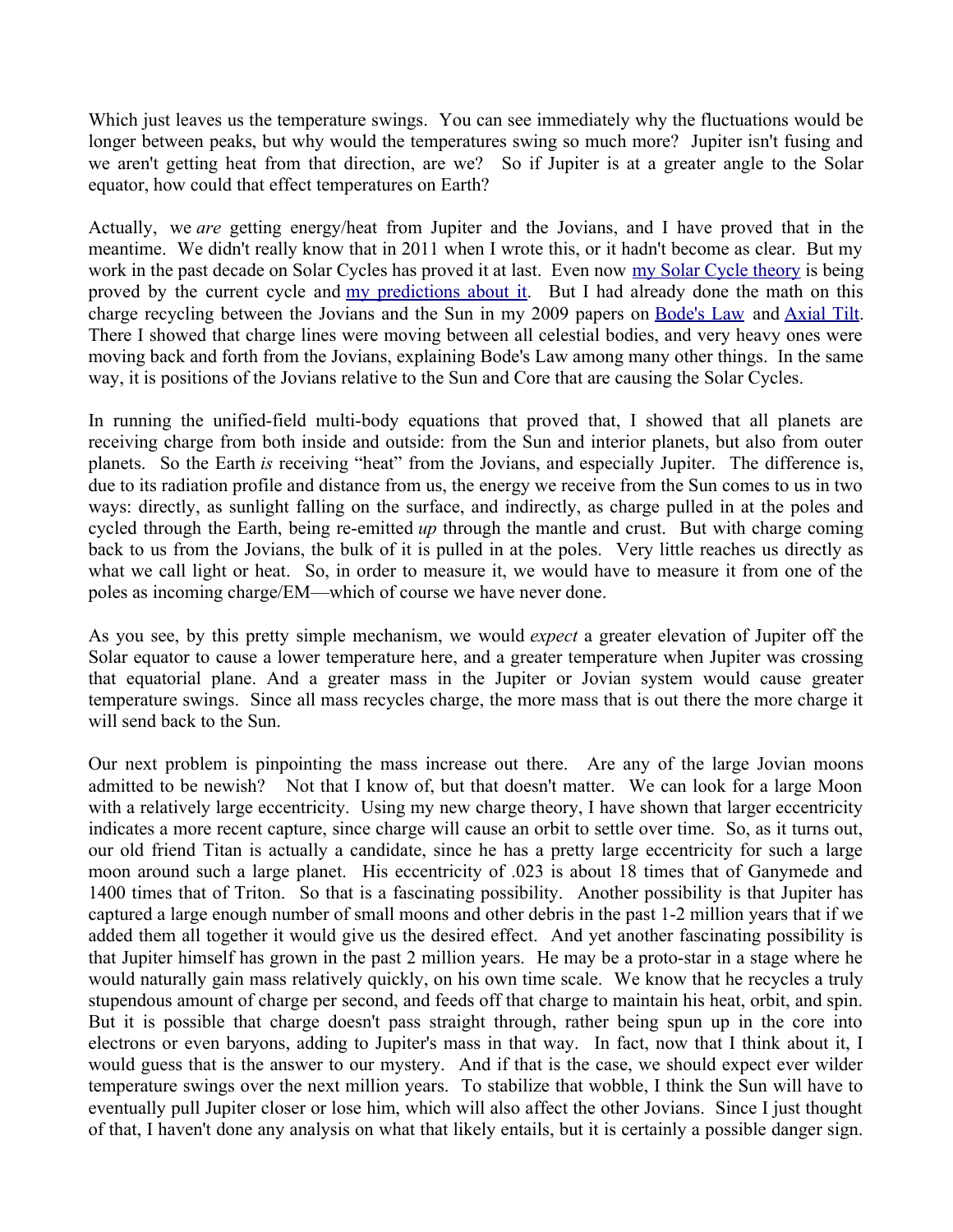A widening wobble like that isn't necessarily fatal, but it could be. A smallish star keeping all those large planets corralled at such a distance is a tricky business, and we know it has caused big problems in the past: see the asteroid belt. Jupiter is currently 6 degrees off the Solar equator, but only .3 degrees off the invariable plane. The invariable plane takes into account the balance of all four Jovians. So the number .3 tells us the Sun is corralling the Jovians pretty well right now, but the widening wobble in the chart above tells us the Sun is not doing as good a job at that as he was in the past. There is an increasing instability, and it is likely coming from Jupiter accreting slowly from charge capture or magnetic reconnection.

Regardless, we have plenty of time to figure that out. A slightly more immediate problem would be when the next ice age will start, since some are claiming it is already imminent or overdue. I even said that appeared to be the case in those earlier papers, though I wasn't at all alarmist about it. But I no longer think that. That would only be true if we were on a strict 100,000 year schedule, and you can see from the chart above we aren't. We were on that schedule several peaks ago, but the peaks are widening, so the trend would be for something more on the order of 130,000 years. The other thing that suggests we are not on the edge of the next ice age is that we don't appear to have peaked yet. The most basic analysis of that chart would suggest a peak in the current cycle *higher* than the last one, the Eemian, which means we have a way to go yet. We have been holding near zero for most of the Holocene—for reasons that aren't really clear—but that's only 12,000 years. We have been on a steep climb of carbon dioxide for the past 20,000 years, long before the industrial revolution, and temperature has normally moved with that. So a betting person would bet we would continue to climb up to  $+5$  and maybe even  $+7$  or more before heading back down. And that should take another  $5-10$ thousand years.

On the way out, I have to say how odd that flat line for the past 12,000 years looks. As you see from the rest of the chart, change is the norm. Stasis is the strange data that requires a explanation. You don't normally see tabletops like that in data determined by celestial relationships, which are cyclical. So some odd natural occurrence appears to be resisting that rising line. The most likely cause would be something like a large heat sink, like melting glaciers [Laurentide Ice Sheet] cooling the oceans which *has* been proposed by the mainstream, you will glad to know. Although mainstream theorists aren't too good on the biggest stuff, on the smaller stuff closer to home they sometimes find a nut.\* Actually, they propose that as the cause only of the 6,200BC cold event, but we would require a pretty steady stream of cooling events over the past 10,000 years to explain the tabletop. This is not impossible, since we still have a lot of meltwater from ice cap melt. Even now we have huge ice caps which continue to melt, as you see from the size of Antarctica to this day. As long as the Earth remains relatively cold and full of ice we are going to see large amounts of meltwater to resist warming beyond a certain point.

 $*$ I have been able to fill conspicuous voids in 21 $*$  century theory due to the fact of specialization. There is a conspicuous gap in the fields of physics/astronomy between those who specialize in geophysics and those who specialize in the Solar System or Galaxy. And even those who specialize in the Solar System don't study the questions I have studied. They tend to specialize in planetary data or Solar data, ignoring problems of nearby celestial mechanics, which are thought to be solved or insoluble. Hence the recent censorship of all work on the Bode problem and other problems. As I have shown, the number of important problems being conspicuously ignored is far greater than the problems being addressed, which some will find surprising. We are led to believe all problems in physics and astronomy are already solved or are currently blanketed with research and specialists, but that isn't even close to being true. One of the emptiest fields has been for a long time this Solar